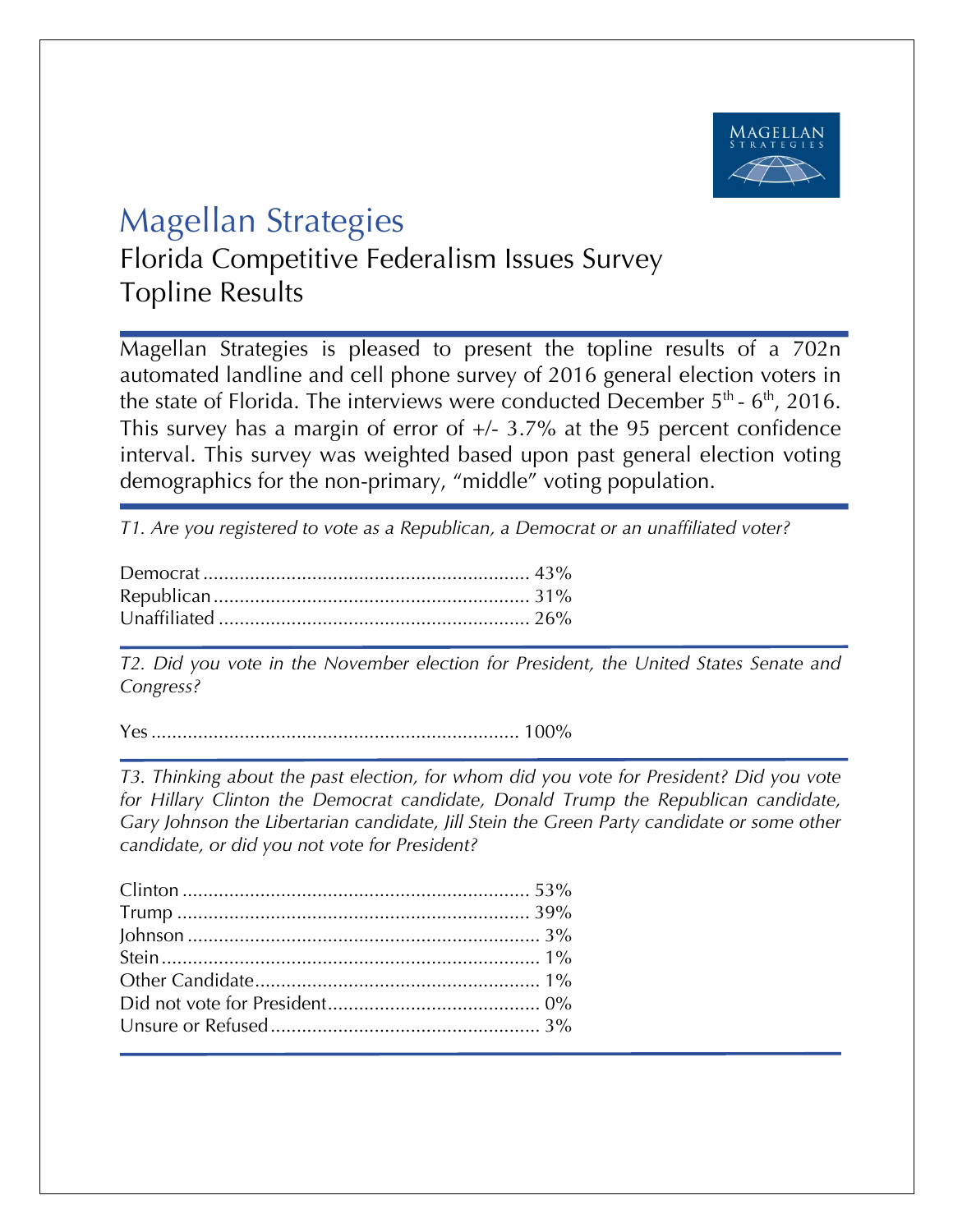*T4. Among the following list of issues which do you think should be the top priority that President elect Donald Trump and Congress should be addressing the most?*

| Creating jobs and growing our economy  29%      |  |
|-------------------------------------------------|--|
|                                                 |  |
|                                                 |  |
|                                                 |  |
| Government spending and the national debt 8%    |  |
|                                                 |  |
|                                                 |  |
| Transportation funding for roads and bridges 3% |  |
|                                                 |  |
|                                                 |  |
|                                                 |  |

*T5. Among the following list of issues which do you think should be the top priority that Governor Scott and the state legislature should be addressing the most?* 

| Creating good jobs and growing our economy  22%     |
|-----------------------------------------------------|
|                                                     |
| Addressing the rising costs of healthcare 19%       |
|                                                     |
| Protecting communities from acts of violence 8%     |
| Bringing efficiency to state government spending 8% |
|                                                     |
|                                                     |
|                                                     |
|                                                     |

*T6. Do you approve or disapprove of the job Rick Scott is doing as Governor?*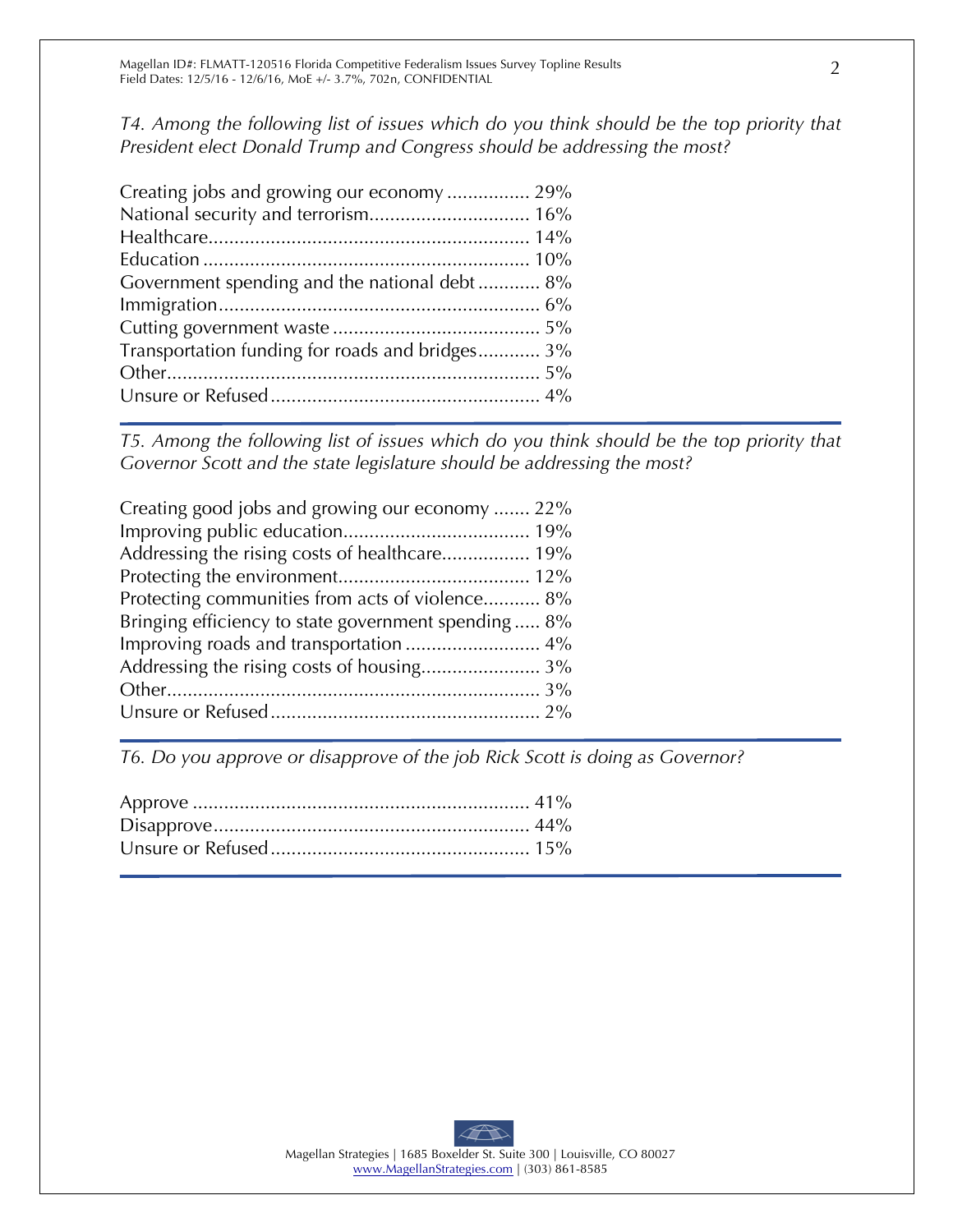*T7. Even though it is a long way off… If the election for Governor in 2018 were being held today, would you vote for the Democrat candidate, the Republican candidate, an outside, non-career politician candidate, a libertarian candidate, or a green party candidate?*

*Thinking now about the challenges Americans face today….*

*T8. Please tell me if you agree or disagree with the following statement. Most of America's major domestic problems are better handled by the federal government than by individual state governments.*

*T9. Please tell me if you agree or disagree with the following statement. The size of the federal government prohibits individual state governments from solving some of their own problems.*

*The Federal government and individual state and local governments fund very similar programs. I am now going to read to you some government services and programs, after hearing the program I would like you to tell me if you think the federal government or a state government should be the sole provider and manager of that program. Let's get started…*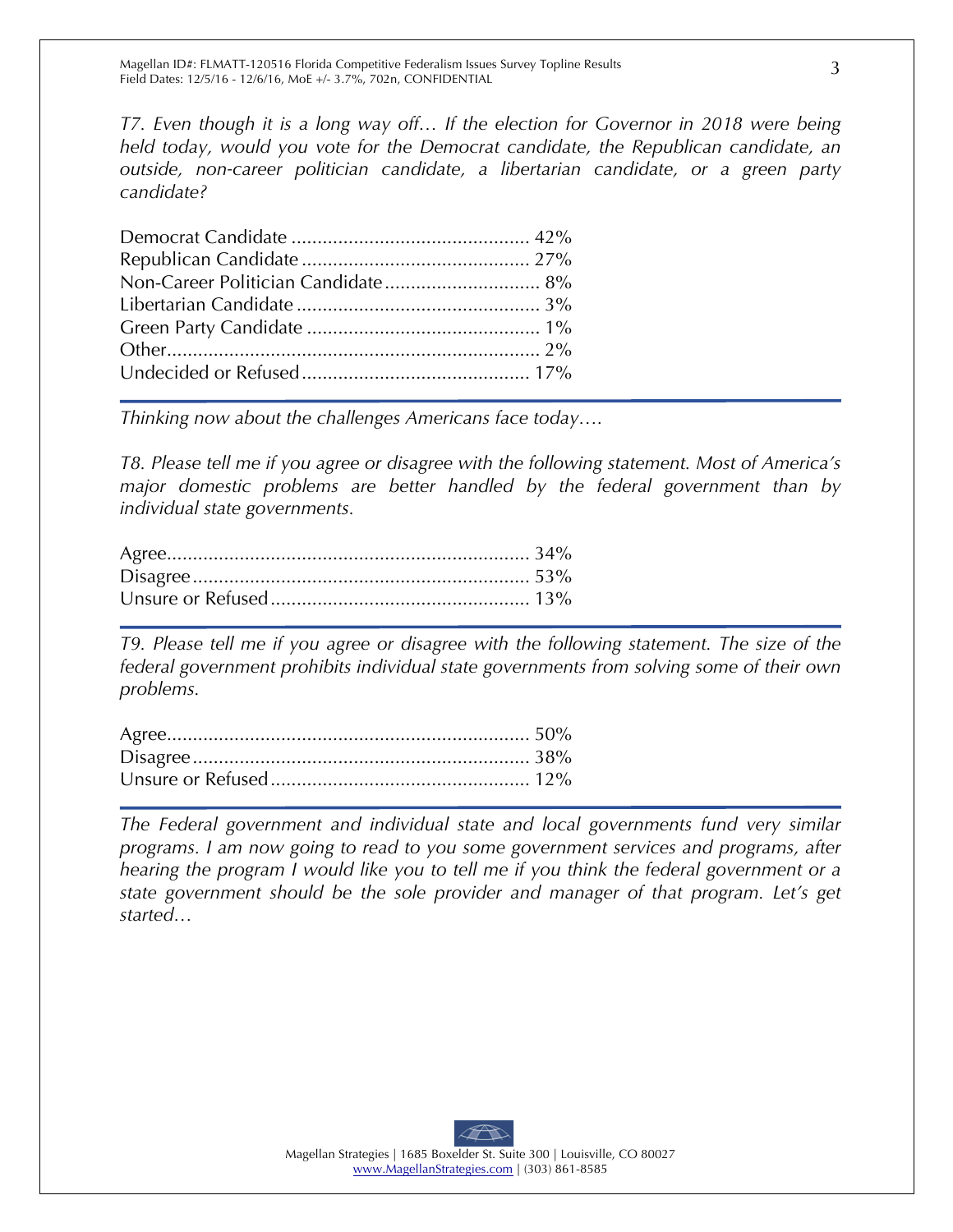*T10. Who should be the sole provider and manager of public schools and educating students?*

*T11. Who should be the sole provider and manager of welfare programs like Medicaid and healthcare for low-income individuals and families?*

*T12. Who should be the sole provider and manager of roads, transportation and public transit projects?*

*T13. Who should be the sole provider and manager of energy resources and regulations?*

*T14. When it comes to welfare, education, transportation and energy, do you want President-elect Donald Trump and the new Congress to:*

| Move power/money from Washington to states 43% |
|------------------------------------------------|
| Split power/money more equally with states 40% |
| Keep power/money in Washington DC 11%          |
|                                                |
|                                                |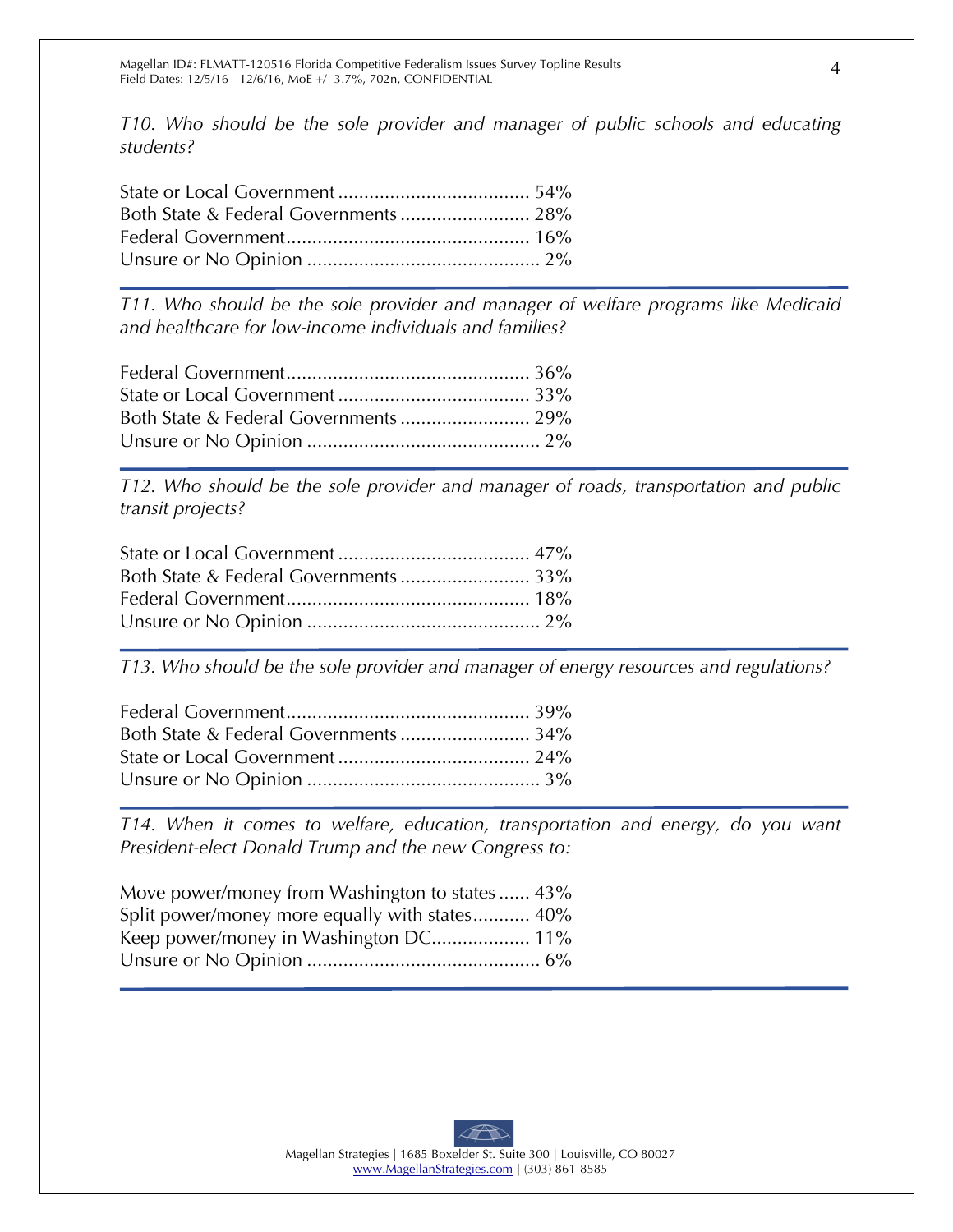Magellan ID#: FLMATT-120516 Florida Competitive Federalism Issues Survey Topline Results Field Dates: 12/5/16 - 12/6/16, MoE +/- 3.7%, 702n, CONFIDENTIAL

*T15. Are you a man or a woman?*

*T16. Which of the following age groups applies to you?* 

*T17. What is your marital status?* 

*T18. What is the highest level of education that you have completed?*

| Some Graduate or Professional School  21% |  |
|-------------------------------------------|--|
|                                           |  |
|                                           |  |